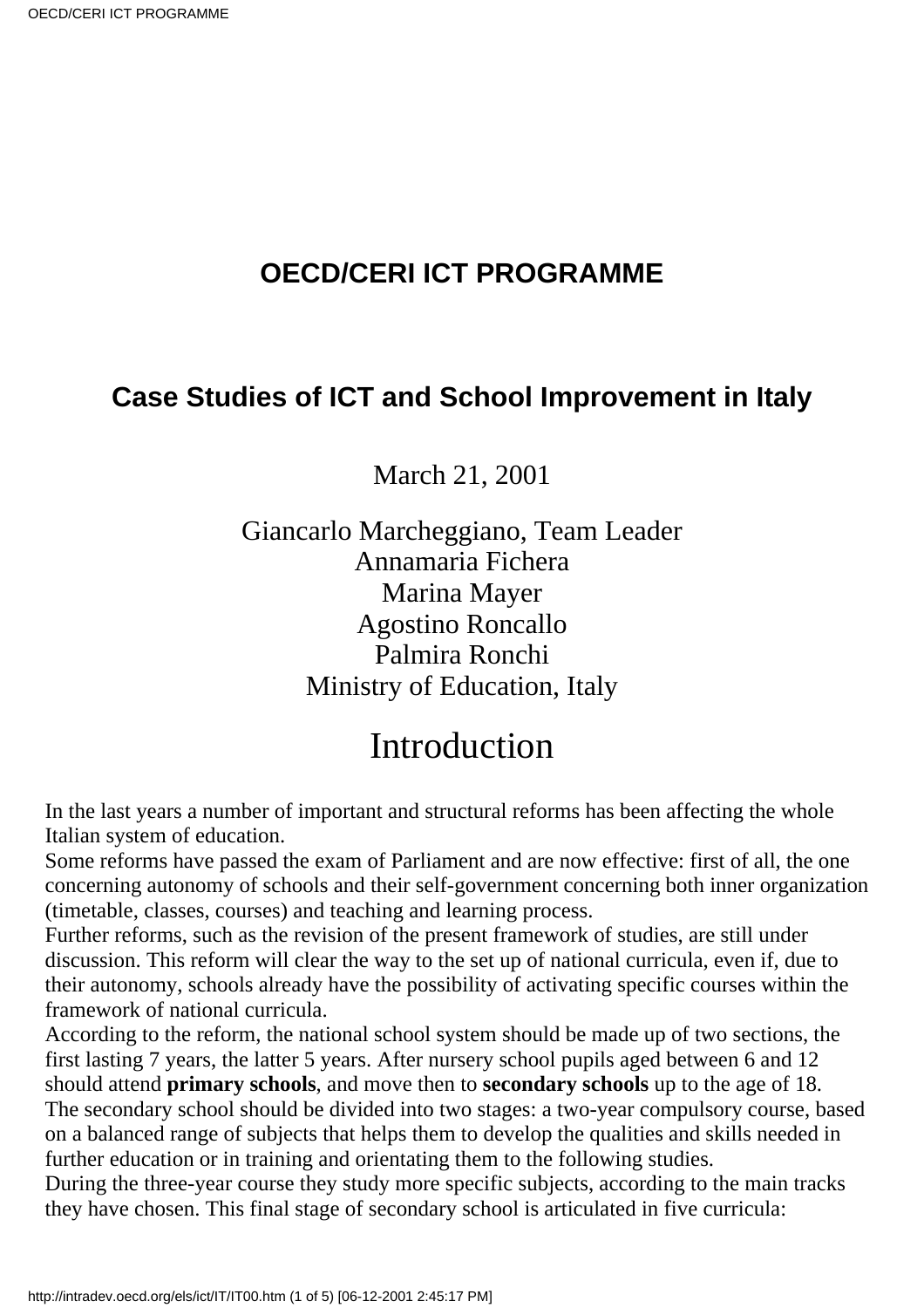humanities, scientific studies, technical and technological studies, arts and music.

Those who want to get into working life can spend the three-year course attending vocational and professional training as well as apprenticeship.

All curricula allow access to university faculties: there are no limits or compulsory courses. But Universities may autonomously submit allowance to a faculty to an entry examination, in order to assess the students' level of knowledge and abilities acquired during school time.

Information Technologies have been adopted in the Italian school since their appearance, at least experimentally. They are now widespread in secondary schools, especially in Technical and Vocational Schools: these schools have passed through the technological generations, starting from the sixties up to todays multimedia and telecommunications revolution. The situation in nursery, primary and general secondary schools is diversified, since funds have been less systematic and fully dependent on different local situations.

The social, cultural evolution towards the information society has made a school adaptation necessary. It is not only necessary to spread technologies more quickly, but also to make their use possible.

The Ministry of Education has promoted the Programma di Sviluppo delle Tecnologie Didattiche (Development Program of the Teaching Technologies) 1997-2000.

This is a broad scale program that has involved the whole Italian school system, based on a large public investment.

The program has established three important objectives:

- to encourage students to have a good command of multimedia, that is capacity to understand and use the different instruments, but also adoption of new learning methods in the framework of study, survey, communication and planning;
- to improve the effectiveness of the teaching-learning processes and the same teaching organization as far as each subject and acquisition of general skills are concerned;
- to improve teachers professionalism not only through training courses but also giving them instruments and services for their daily work.

Investments have been used not only for furnishing schools with technological resources but also for giving teachers a first chance to be trained to use ICT in their didactics.

At the end of the Program, the minimum ratio PC/students is now 1/50, while the mean value is about 1/30.

All technical, vocational secondary schools are connected to the Internet, while the percentage of general secondary schools is about 90% and in primary and lower secondary schools the percentage is 75%.

About 450,000 teachers have been able to follow training activities.

In the next three years further investments have been foreseen in the framework of infrastructures, so as to have a ratio PC/students equal to 1/15 in primary schools and to 1/10 in secondary schools. Moreover, all schools will be connected to the Internet and a wiring harness will be carried out inside 5,000 schools.

A large investment will be made on training courses for teachers not only by means of generalized actions, but also through special programs aiming at training people with specific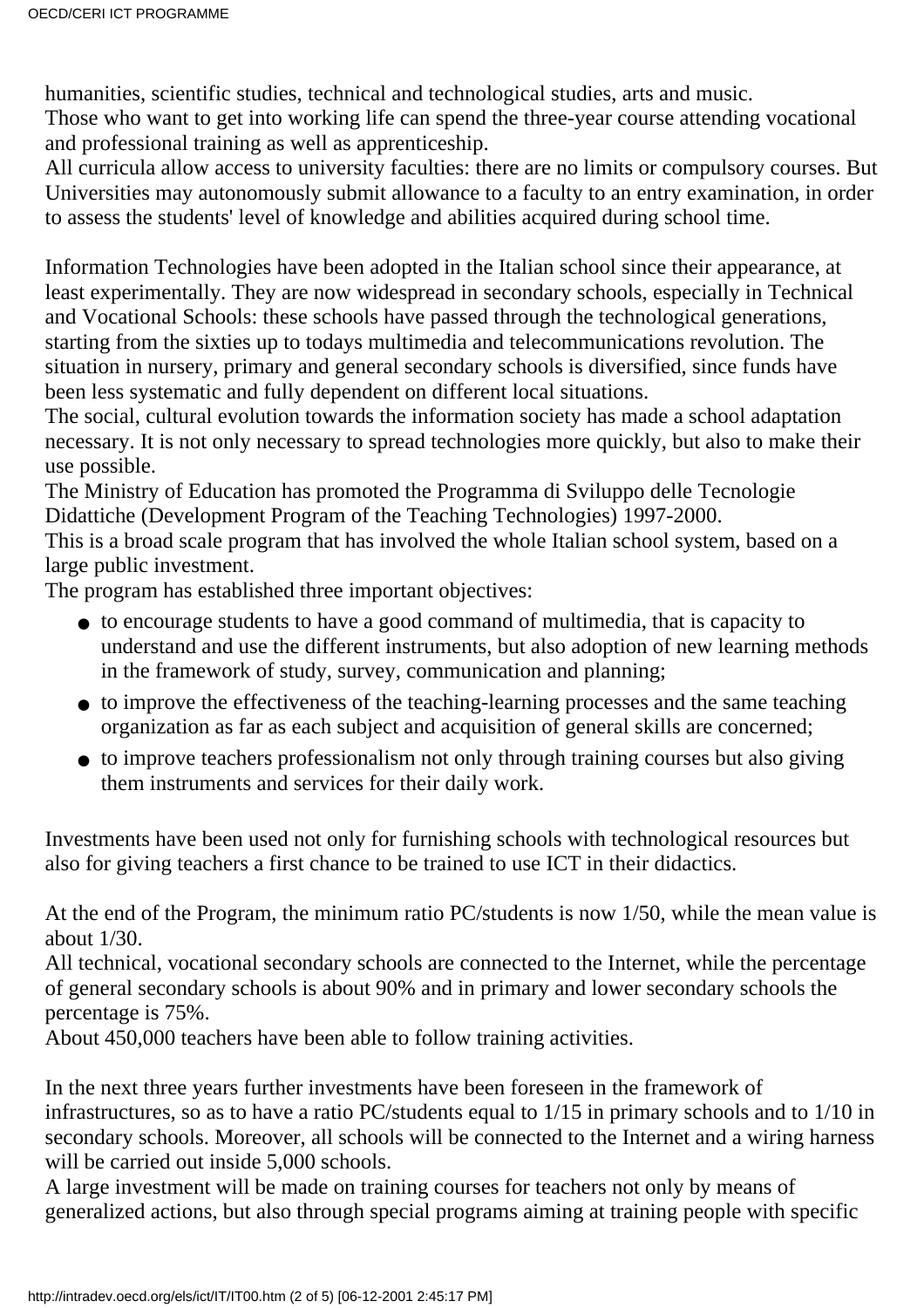characteristics and duties concerning ICT use in schools.

As far as the presence of a specific teaching in the information technology sphere is concerned, it is necessary to point out that, in the curricula which are now in force in Italy, the teaching of information science as a separate subject is not foreseen, except for some technical, vocational secondary schools. Some information technology concepts and methods are integrated in mathematics curricula.

Actually there is no specific teaching subject regarding information technology and teachers involved in different subjects are assigned to train students in this field.

The introduction of multimedia technologies and the use of different networks have been warmly welcomed in Italy by humanities teachers, rather than by teachers involved in scientific subjects. Even if the staff being expert in ICT use belong to the scientific sector.

In perspective, information technology teaching is expected to be assigned to teachers involved in different fields (that is not in an independent subject) at least up to the end of the first cycle (the first 7 years of school). While the introduction of information science as a specific subject is foreseen in the secondary cycle, in all tracks, but all teachers involved in other subjects go on using ICT.

All reforms which are now affecting the school have brought about fundamental, wide-ranging changes in the administrative secretarial staff work.

To support school administrations in the carrying out of reforms through the use of new technologies, the ministry has set up the Servizio per lAutomazione Informatica e l Innovazione Tecnologica (Technological Innovation and Information Automation Service) which, in collaboration with EDS, the provider of information services, must support schools in the use of these new instruments.

All the administrative offices of the school system, that is Ministry, Local Administrations, school secretary s offices, are connected via Intranet.

On the whole, the actual period in Italy is particularly rich in innovative ferments concerning not only school experimentation but all the formative system organization, its structure and its courses of studies. The same administrative offices are now the object of a reorganization which should lead to a regionalization of the school management, without prejudice to a direction, assessment and supervision of the central Ministry.

It is clear that ICT have become very important in this picture. And the results of the national policies in the ICT sector have also become evident in the schools involved in this study.

In these case studies, schools have been chosen so as to represent different school levels and territorial areas. These are schools in which technologies are part of the innovative process, even if each of them has its peculiar characteristics.

Rodari Primary School is located in Udine, a small-medium sized provincial capital in north-east Italy. It has been able to profit by the staff engagement, enthusiasm and devotion and, especially, by the school Manager and by the responsible for technologies. This one is an early adopter in the school, being able to draw other colleagues attention. This school is characterized by an equipment whose instruments are not excellent but they have been used so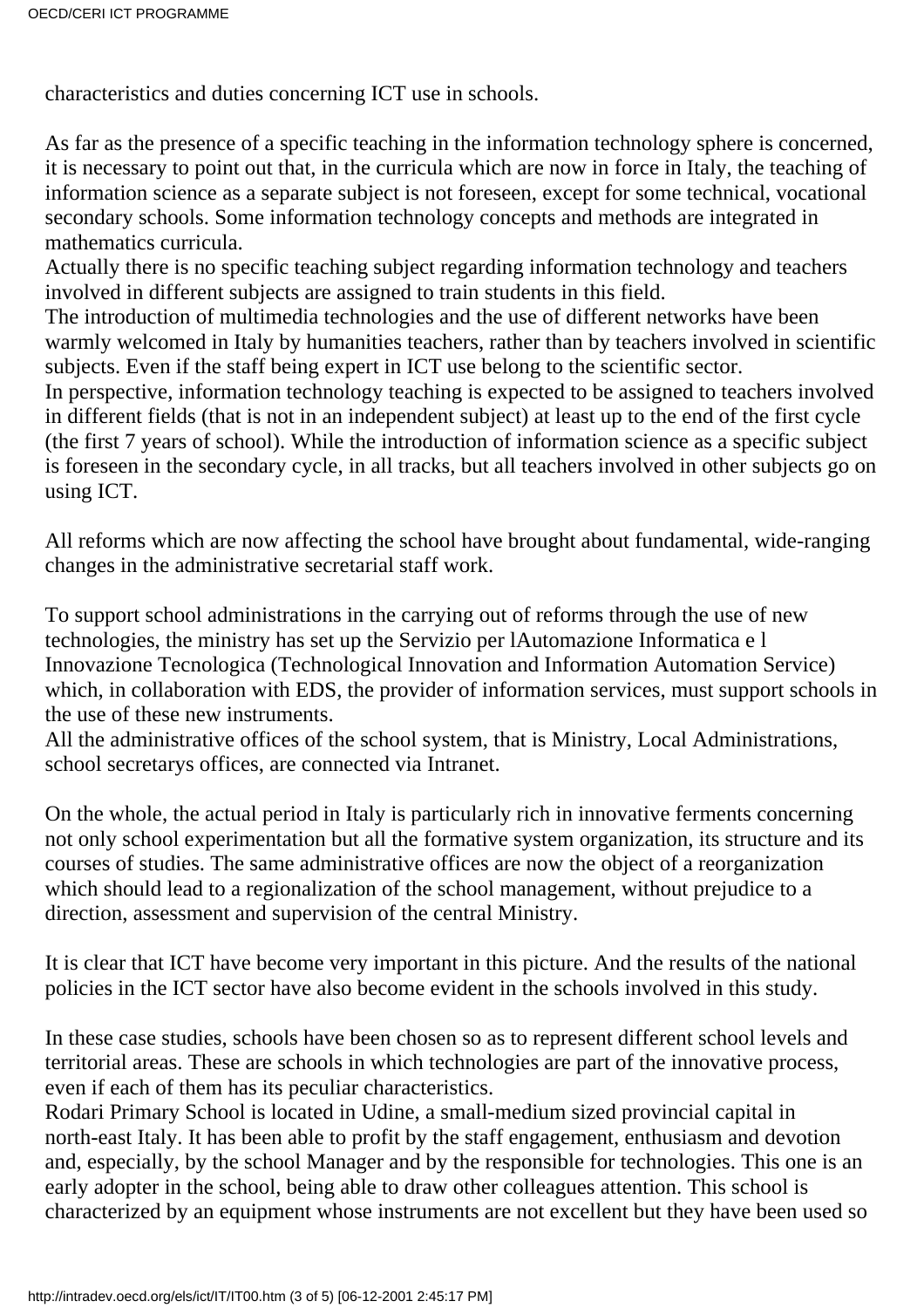as to be an essential, daily element in the work of teachers and students, inside and outside the classes. The involvement of the School in national experimental projects has allowed the school to be furnished with the existing instruments and to train teachers.

The use of technologies is not an end in itself: it becomes deeply integrated in the learning of different subjects. In this case it is difficult to think of coming back. So the Direction undertakes to guarantee the resources required in the future for going on developing the work done by the school in this field.

In Lepido Secondary School located in Reggio Emilia, a small-medium sized provincial capital in Central-Northern Italy, technologies are included in an innovation project in which they do not represent a priority objective. This has allowed a synergical exchange: if, on the one hand, the innovation project has been able to benefit from the great boost due to the introduction of technologies, on the other it has been possible to let a greater number of teachers use technologies according to their interest towards the innovation process now existing in the school, thus integrating curriculum with technologies.

Einstein Industrial Technical Institute of Rome, the capital located in the Centre of Italy, has experienced a process similar to the one described for Lepido School. The variety of projects and experimentation existing in the school, which is always very active and represents the reference point in the territory, has found in the use of technologies a common denominator which has given all school initiatives a new, more unitary meaning. The school tracks and the age of students have probably contributed to give the whole process a more definite characteristic compared to what has occurred in Reggio Emilia.

On the contrary, the Commercial School of Busto Arsizio, located in a town in North-West Italy, near Milan, has exclusive characteristics compared to other cases taken into examination. The school technological equipment is very good and the constant engagement of the school managerial staff has allowed its use to be successful as regards organization and teaching management. The integration of technologies in curricula has turned out to be of a high standard, even if it doesn t seem to affect enough the teaching, methodological innovation. The school Centro di Risorse Multimediali (Centre of Multimedia Resources) is a real prototype-model which all schools should dispose of.

Similarities and differences observed in the four cases under examination lead to a series of reflections, with respect to the survey hypotheses, too.

In all the cases under study technologies act as a catalyst of the innovation process. Even though in Lepido Primary School and in ITIS Einstein the innovation process existed before the integration of technologies.

The observations regarding the second hypothesis are more interesting. In Rodari, Lepido and Einstein schools the spread of the innovation process seems to have followed a course which can be brought back to the one described by Rogers, even if the level of spread reached is perhaps different in the three cases. On the contrary, Tosi is a rather special case. In this school technologies have been introduced so as to automatize some services, so the diffusion process is extremely fast. In fact, the technology introduced in those services is used by everyone. On the contrary, the great availability of equipment doesnt seem to positively affect the innovation process as regards the teaching and learning level.

So the integration of technologies in the school administrative and management system seems to have different characteristics and requirements. The need for a widespread consent is an